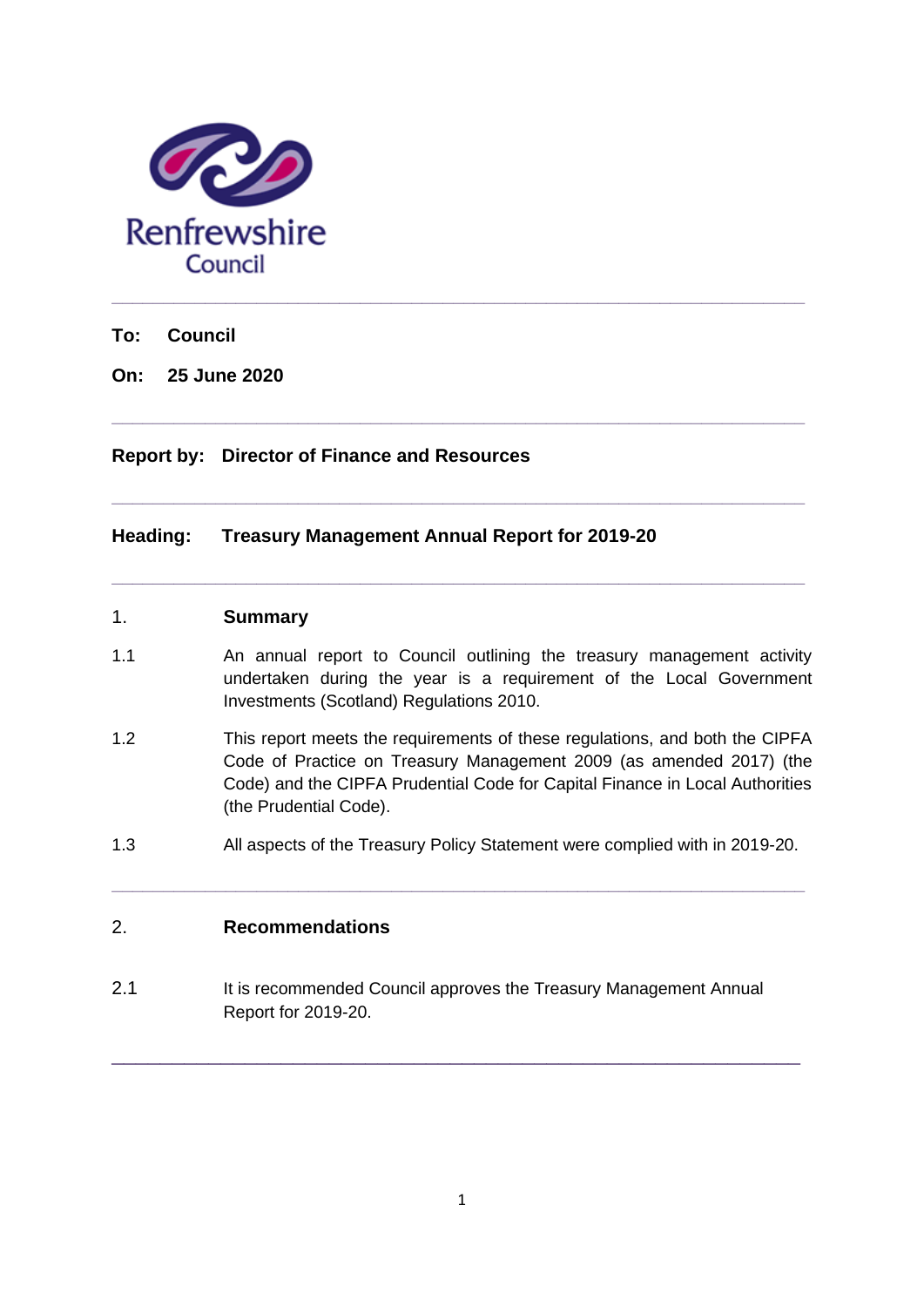# 3. **Review of 2019-20 Treasury Activities**

## 3.1 **Treasury Portfolio Position at 31.03.20**

The Council's external borrowing position at the beginning and end of the last financial year was as follows:-

|                                                    | <b>Borrowing Position</b><br>as at 31 March 19 |                                    | <b>Borrowing Position</b><br>as at 31 March 20 |                                    | <b>Change</b> |
|----------------------------------------------------|------------------------------------------------|------------------------------------|------------------------------------------------|------------------------------------|---------------|
|                                                    | $E$ m<br>(b)                                   | Average<br><b>Interest</b><br>Rate | $E$ m<br>(b)                                   | Average<br><b>Interest</b><br>Rate | $(b) - (a)$   |
|                                                    |                                                |                                    |                                                |                                    |               |
| <b>Long Term Borrowings</b>                        |                                                |                                    |                                                |                                    |               |
| Public Work Loans Board -<br>(PWLB) Fixed Interest | 171.67                                         | 4.70%                              | 168.36                                         | 4.58%                              | (3.32)        |
| Market Loans                                       | 52.92                                          | 4.69%                              | 52.92                                          | 4.69%                              |               |
| <b>Total Long Term</b>                             | 224.59                                         | 4.70%                              | 221.27                                         | 4.61%                              | (3.32)        |
|                                                    |                                                |                                    |                                                |                                    |               |
| <b>Short Term Borrowings</b>                       |                                                |                                    |                                                |                                    |               |
| <b>Common Good Funds</b>                           | 3.79                                           | 0.71%                              | 5.03                                           | 0.86%                              | 1.24          |
| Agencies, Joint Boards                             | 2.75                                           | 0.71%                              | 10.01                                          | 0.86%                              | 7.26          |
| <b>Total Short Term</b>                            | 6.54                                           | 0.71%                              | 15.04                                          | 0.86%                              | 8.50          |
|                                                    |                                                |                                    |                                                |                                    |               |
| <b>Total Borrowings</b>                            | 231.13                                         | 4.78%                              | 236.31                                         | 4.78%                              | 5.18          |
|                                                    |                                                |                                    |                                                |                                    |               |
| <b>Temporary Investments</b>                       | 153.68                                         | 0.88%                              | 115.80                                         | 0.88%                              | (37.88)       |

### **4. Review of Borrowing and Investment Outturn for 2019-20**

- 4.1 Overall, the Council's total external borrowings increased by £5.18 million, predominantly due to increased funds held on behalf of Renfrewshire HSCP in line with their approved medium term financial plan and reserves strategy; less the scheduled repayment of maturing loans to Public Works Loan Board (PWLB).
- 4.2 Temporary investments held by the Council decreased by £37.88 million. The decrease in investments is attributable to a number of issues: the impact of the ongoing medium term debt smoothing strategy, the delay in settling the 2018/19 pay award, and significant approved capital expenditure. In line with the Council's Treasury Management Strategy no new borrowing was undertaken and investment balances were also used to fund capital investment requirements for the year. The level of cash balances held are required to fund the agreed capital programme, scheduled PWLB repayments and a number of cash-backed provisions and reserves that the Council has made for specific purposes in closing the 2019-20 accounts.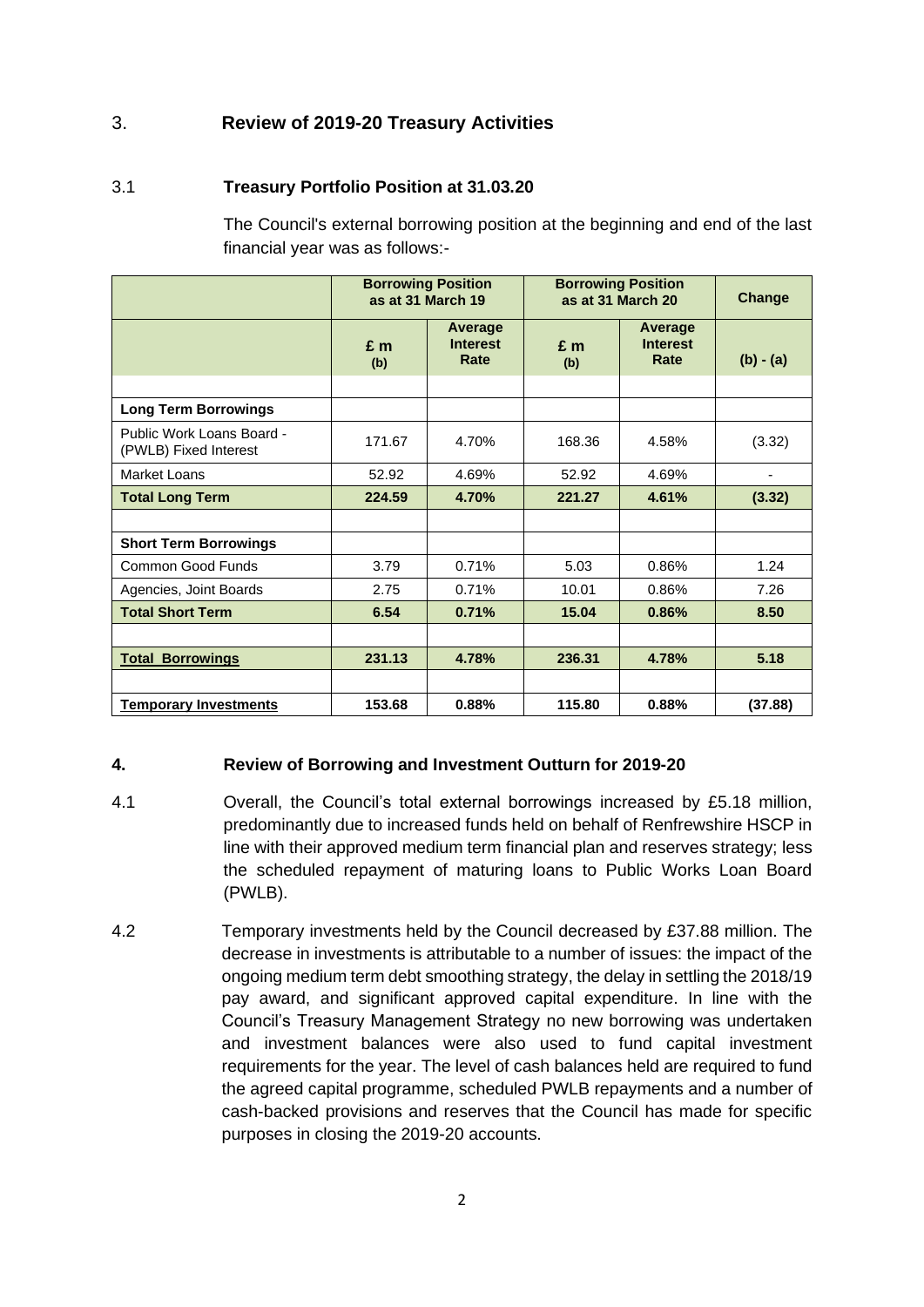### **5. Review of Borrowing Strategy and New Borrowing during 2019-20**

5.1 The agreed strategy for 2019-20 was approved by Council on 28 February 2019. Based on the Council's planned programme of investments and interest rate forecasts for the year, the Council's borrowing strategy was to use internal cash balances to finance the Capital Investment Programme, acknowledging that this principle did not include the short and longer term financing impact of City Deal projects. As outlined above and in line with this strategy, no new borrowing was undertaken in 2019-20.

#### **6. Review of Investment Strategy and Investment Outturn for 2019-20**

6.1 In carrying out investment activities, the Council will have regard to The Local Government Investment (Scotland) Regulations 2010, the accompanying Scottish Government Finance Circular 5/2010 and the CIPFA Treasury Management in the Public Services Code of Practice and Cross-Sectoral Guidance Notes ("the Treasury Management Code").

The Council's investment priorities are the :

- security of capital and
- liquidity of its investments

The Council's investment policy was outlined in the Council's Annual Investment Strategy Report 2019-20 which was approved by Council on 28 February 2019. This policy set out the Council's approach for choosing investment categories and counterparties, and is based on credit ratings provided by the three main credit rating agencies supplemented by additional market data (such as rating outlooks, credit default swaps, bank share prices etc.).

- 6.2 The Investment Strategy for 2019-20 anticipated the Bank Rate staying low for the bulk of the year, with marginal increases commencing in the final quarter of the year. The strategy agreed was therefore to continue to avoid locking into longer term deals while investment rates remained at historically low levels. However, if attractive rates became available with appropriate counterparties making longer-term deals worthwhile then these investments would be considered.
- 6.3 Investment returns remained low during 2019/20. The expectation for interest rates within the treasury management strategy for 2019/20 was that Bank Rate would stay at 0.75% during 2019/20 as it was not expected that the MPC would be able to deliver on an increase in Bank Rate until the Brexit issue was finally settled. However, there was an expectation that Bank Rate would rise after that issue was settled but would only rise to 1.0% during 2020. Shorter term investment interest rates were fairly flat during most of the year until the two cuts in Bank Rate in March 2020 in response to the Coronavirus pandemic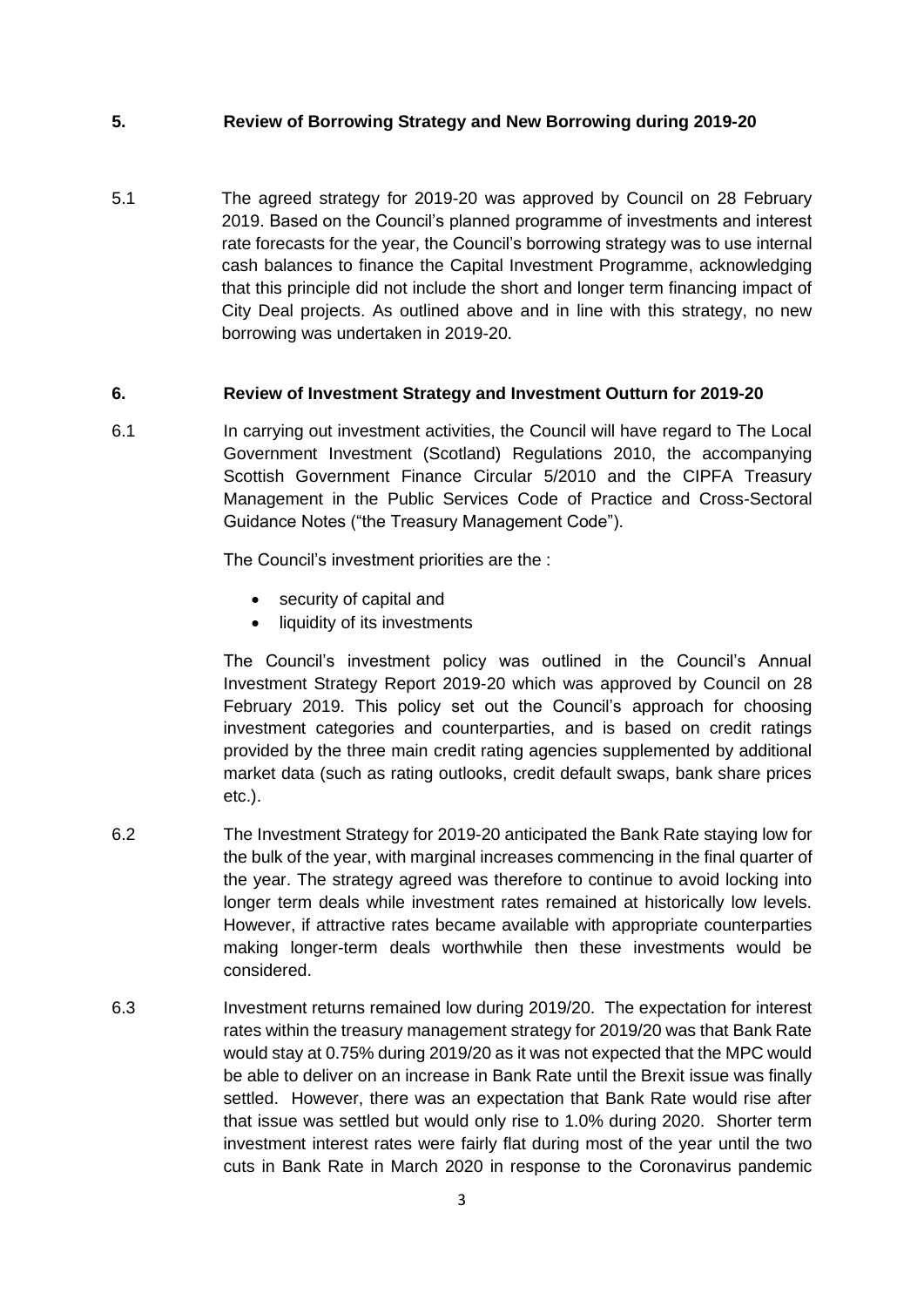caused investment rates to fall sharply. Rates initially plunged but then rose sharply back up again due to a shortage of liquidity in financial markets.

- 6.4 The Council followed the agreed strategy of using reserves and balances to support internal borrowing, rather than borrowing externally from the financial markets. External borrowing would have incurred an additional cost, due to the differential between borrowing and investment rates. This approach has also provided benefits in terms of reducing the counterparty risk exposure, by having fewer investments placed in the financial markets.
- 6.5 During 2019-20, the Council only invested with institutions listed in the Council's approved Counterparty list and in the permitted investment categories. The investment activity during the year conformed to the approved strategy, and the Council had no liquidity difficulties.
- 6.6 The table below shows interest rates achieved by the Council on its temporary investments during the year and for comparison the benchmark comparator, the average 7 day LIBID rate (uncompounded).

| <b>Temporary investments - internally</b><br>managed | 2018/19  | 2019/20  |
|------------------------------------------------------|----------|----------|
| Average Investment                                   | £153.93m | £159.33m |
| Actual rate of return                                | 0.71%    | 0.86%    |
| Benchmark return                                     | 0.51%    | 0.53%    |

- 6.7 The graph below shows the trend of interest rates on our investments over the course of the year. The Council out-performed the average benchmark for the year. Throughout the year the Council made use of opportunities where appropriate to invest for longer periods with appropriate counterparties up to one year when better rates were available. These rates offered some value over the year however, deposit rates remained depressed during the year due to the potential impact of Brexit on the UK economy and continuing weak expectations for the global economy.
- 6.8 The current treasury strategy remains appropriate to the Council's ongoing financial, investment and treasury requirements, but is continually reviewed to ensure it remains supportive to the Council's overall financial position, investment priorities and medium-term financial forecasts. While the strategy was recently approved in March 2020, it is continually being reviewed to ensure as the economic and political landscape changes, and as the Council's financial strategy develops, that borrowing and investments are managed to accommodate both short to medium term treasury requirements and also to ensure that best value is secured from longer term investment in instruments appropriate for this purpose and consistent with the Council's risk profile.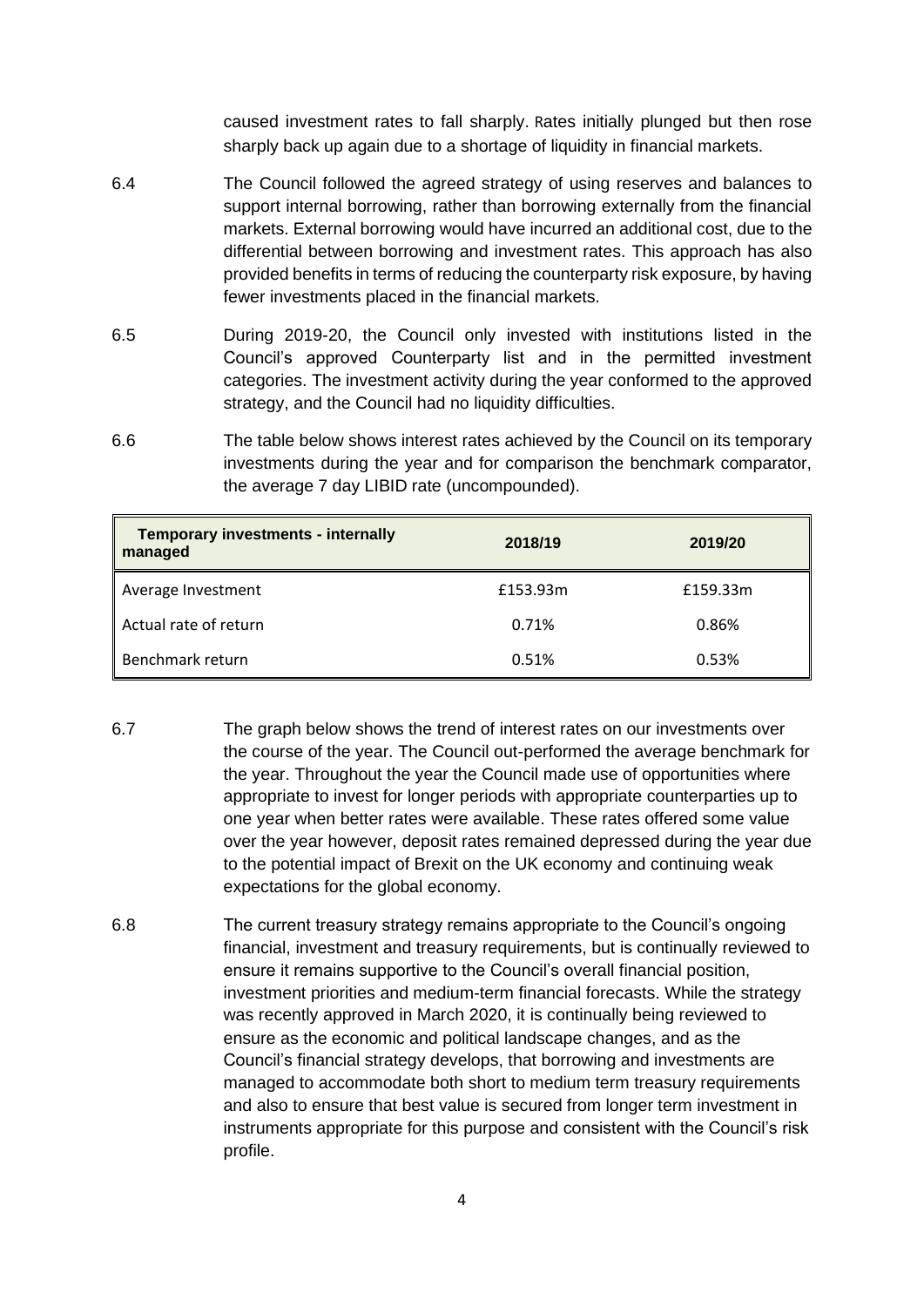

## **7. Debt Rescheduling**

7.1 No rescheduling was undertaken during the year as the average 1% differential between PWLB new borrowing rates and premature repayment rates made rescheduling uneconomic and the Council continued to use internal cash balances to finance ongoing capital investment in the short term.

### **8. Compliance with Treasury Limits**

- 8.1 The Prudential Code for Capital Finance in Local Authorities came into force on 1 April 2004 and replaced the previous system of "Section 94" Government controls over capital investment and borrowing. The Prudential Code allows greater local flexibility for investment decisions that are informed and supported by a "basket" of performance indicators. The 2019/20 indicators were approved by Council on 28 February 2019, and subsequently revised on 5 December 2019.
- 8.2 The Council's overall performance against the basket of these indicators provides a firm basis for the monitoring and control of capital investment and borrowing and for determining that it is affordable. Certain headline indicators are sub-divided per recommended best practice into two programmes – housing and non-housing.
- 8.3 The key performance indicators for Treasury are:
	- 1. An "operational boundary" for the Council's external borrowing (the upper limit for the aggregate external borrowing needed) plus an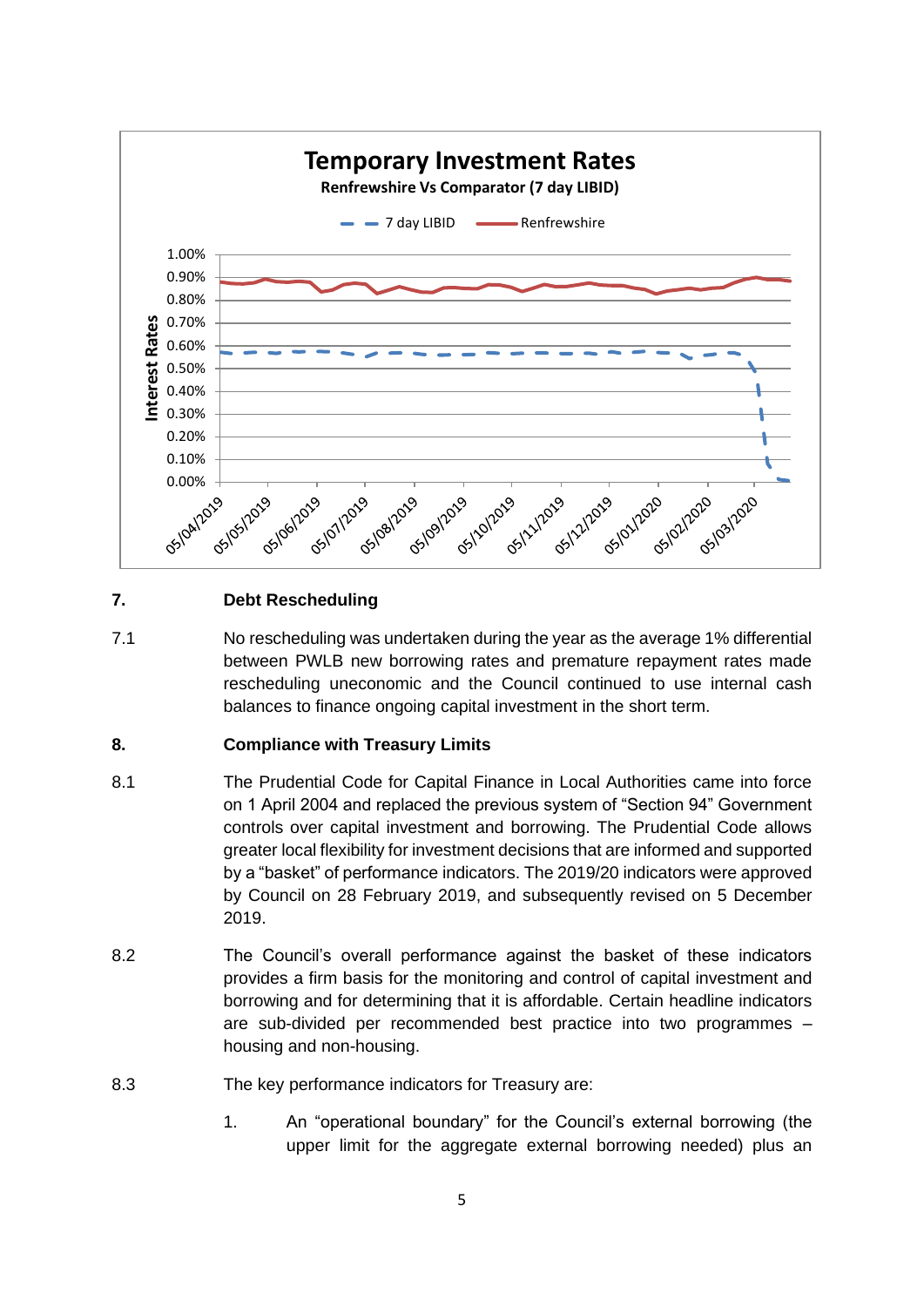"authorised limit" for the Council's external borrowing (the upper limit of aggregate external borrowing that is affordable and prudent).

- 2. A ratio of financing costs to net revenue stream (an affordability measure for debt repayments).
- 3. An upper limit for fixed rate borrowing maturing within the short, medium and long term (to ensure that the Council is not exposed to a significant re-financing requirement in the short to medium term).

In addition, it is a requirement of the Council's Treasury Policy Statement that the maximum amount of long term borrowings maturing in any one year will be no more than 15% and the maximum amount of long term borrowings maturing in any five year period will be no more than 50%. The objective of these limits is to ensure that the Council is not exposed to a significant re-financing requirement over a short period when interest rates could be relatively high.

- 8.4 The main source of the Council's borrowing is from the Public Works Loan Board (PWLB). The borrowing rates are based on, and are determined by, the yield on UK Government bonds (gilts). HM Treasury determine a specified margin to add to gilt yields to determine borrowing rates. During the year HM Treasury imposed two changes in the margins over gilt yields for PWLB rates in 2019-20 without any prior warning; the first on 9 October 2019, added an additional 1% margin over gilts to all PWLB rates. The increase was then partially reversed for some forms of borrowing on 11 March 2020.
- 8.5 Following the changes on 11 March 2020 in margins over gilt yields, the current situation for borrowing is as follows: -
	- **PWLB Standard Rate** is gilt plus 200 basis points (G+200bps)
	- **PWLB Certainty Rate** is gilt plus 180 basis points (G+180bps)
	- **PWLB HRA Standard Rate** is gilt plus 100 basis points (G+100bps)
	- **PWLB HRA Certainty Rate** is gilt plus 80bps (G+80bps)
	- **Local Infrastructure Rate** is gilt plus 60bps (G+60bps)
- 8.6 There is likely to be little upward movement in PWLB rates over the next two years as it will take national economies a prolonged period to recover the momentum lost in the sharp recession that will be caused during the Coronavirus shut down period. Inflation is also likely to be very low during this period and could even turn negative in some major western economies during 2020-21.
- 8.7 External Borrowing at the Year-end

The Council's aggregate external debt was contained within both the operational boundary and the authorised limit. The outturn compared to the prudential limits is as follows: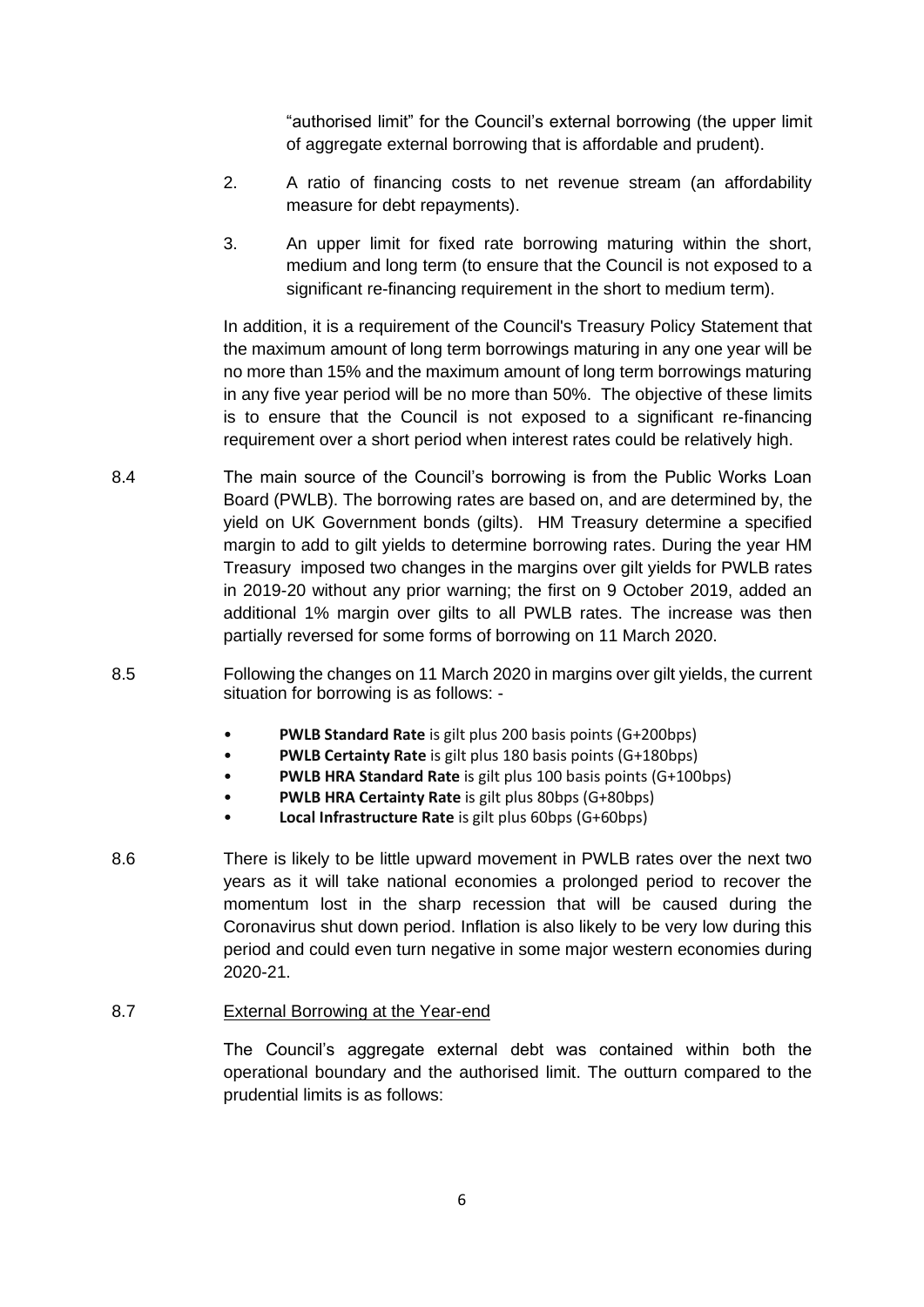| 2018/19<br><b>Outturn</b> |                                                            | 2019/20<br><b>Borrowing</b><br><b>Limits</b> | 2019/20<br><b>Outturn</b> |
|---------------------------|------------------------------------------------------------|----------------------------------------------|---------------------------|
| £m                        |                                                            | £m                                           | £m                        |
| 298.86                    | Aggregate external debt of the Council at 31 March<br>2019 |                                              | £292.71                   |
| 370                       | <b>Operational Boundary</b>                                | 377                                          |                           |
| 385                       | <b>Authorised Limit</b>                                    | 392                                          |                           |

#### 8.8 Ratio of Financing Costs to Net Revenue Stream

This indicator is expressed as a proportion. Both the Housing and Non-housing programme were within estimate.

| 2018/19<br><b>Outturn</b> |             | 2019/20<br><b>Estimated</b><br><b>Ratio</b> | 2019/20<br><b>Outturn</b> |
|---------------------------|-------------|---------------------------------------------|---------------------------|
| %                         |             | %                                           | %                         |
| 51.72                     | Housing     | 42.17                                       | 46.51                     |
| 5.42                      | Non-Housing | 4.04                                        | 3.97                      |

The higher than forecast outturn position on the housing revenue account reflects adjustments made to planned debt repayments linked to the housing investment plan and associated debt management arrangements.

#### 8.9 Fixed Rate Borrowing Maturing within the Short, Medium and Long Term

This indicator is expressed as a proportion of the total debt of the Council. The maturity profile of the Council's external debt is well within the approved limits. The outturn compared to the estimate is as follows: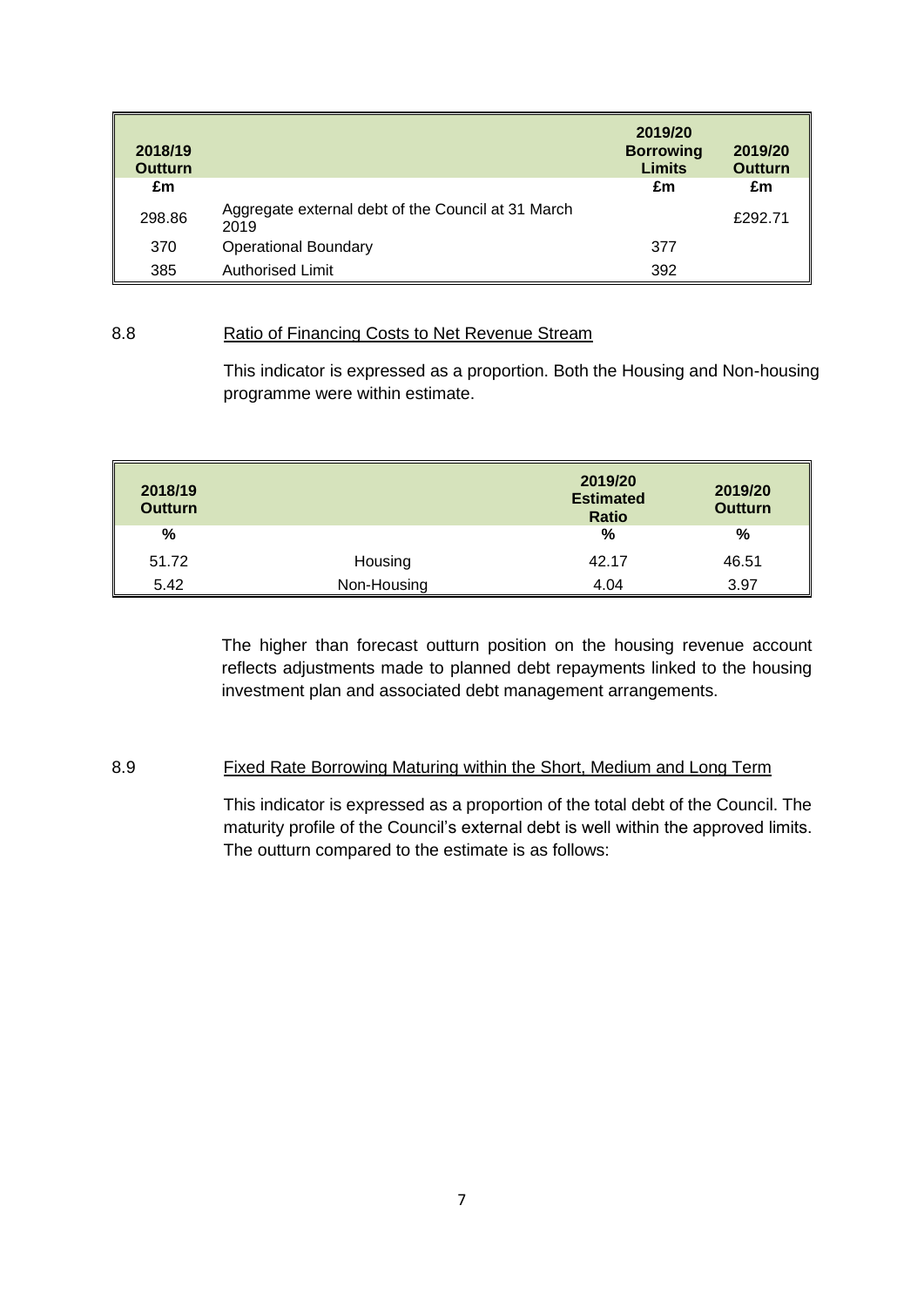| 2018/19<br><b>Outturn</b> |                                | 2019/20<br><b>Approved</b><br><b>Upper Limits</b> | 2019/20<br><b>Outturn</b> |
|---------------------------|--------------------------------|---------------------------------------------------|---------------------------|
| %                         |                                | %                                                 | %                         |
|                           | <b>Short term</b>              |                                                   |                           |
| 1.48                      | Under 12 months                | 15                                                | 0.55                      |
|                           | <b>Medium term</b>             |                                                   |                           |
| 0.55                      | 12 months and within 24 months | 15                                                | 0.38                      |
| 1.57                      | 24 months and within 5 years   | 15                                                | 3.49                      |
| 4.47                      | 5 years and within 10 years    | 50                                                | 2.28                      |
|                           | Long term                      |                                                   |                           |
| 91.93                     | 10 years and above             | 100                                               | 93.30                     |

#### 8.10 Long Term Borrowing Maturity Profile

During the financial year, the Council operated within the treasury limits set out in the Council's Treasury Policy Statement and Treasury Strategy Statement. The Council's debt maturity profile at 31 March 2020 was within these limits with the exception of the debt maturing in the year 2048/49. The debt maturing in the year 2048/49 is 18.65% of the portfolio as compared to a target of 15%. This marginal breach on the 15% target emerged as a consequence of a change implemented in 2007/08, in the way Lender Option/Borrower Option (LOBO) loans are treated in calculating the Council's maturity profile. Previously the next option date was used as a "potential" maturity date for each loan and this has been changed to the actual maturity end date for each loan. This better reflects the maturity risk in relation to these loans and although it does marginally breach our 15% target in 2048/49, it is expected that the debt will be subject to re-profiling well in advance of the 2048/49 maturity date.

The table below shows the "maturity profile" of the Council's long-term borrowing. The heavy black line shows the debt maturing - and therefore requiring to be replaced - during each year up to 2064. The lighter broken line shows the debt maturing in the five-year period for each year up to 2064. All years are below 40% and well within our policy limit of 50%.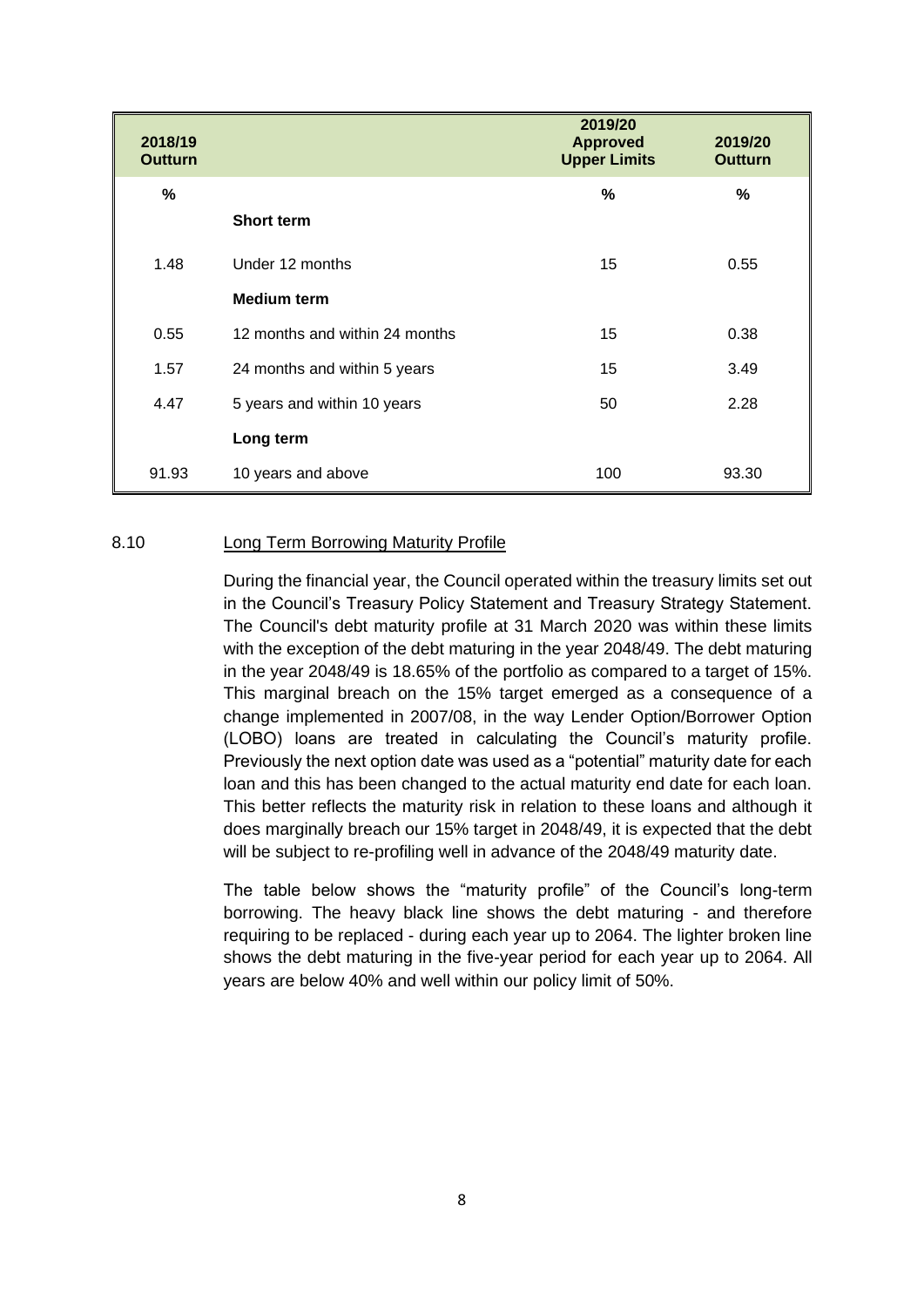

**\_\_\_\_\_\_\_\_\_\_\_\_\_\_\_\_\_\_\_\_\_\_\_\_\_\_\_\_\_\_\_\_\_\_\_\_\_\_\_\_\_\_\_\_\_\_\_\_\_\_\_\_\_\_\_\_\_\_\_\_\_\_\_\_\_\_\_**

# **Implications of the Report**

- 1. **Financial** *-* As described in this report
- 2. **HR & Organisational Development** *-* None
- 3. **Community Planning** None
- 4. **Legal** *-* None
- 5. **Property/Assets** None
- 6. **Information Technology** *–* None
- 7. **Equality & Human Rights** *–* The Recommendations contained within this report have been assessed in relation to their impact on equalities and human rights. No negative impacts on equality groups or potential for infringement of individuals' human rights have been identified arising from the recommendations contained in the report because it is for noting only. If required following implementation, the actual impact of the recommendations and the mitigating actions will be reviewed and monitored, and the results of the assessment will be published on the Council's website.
- 8. **Health & Safety** None
- 9. **Procurement** *–* None